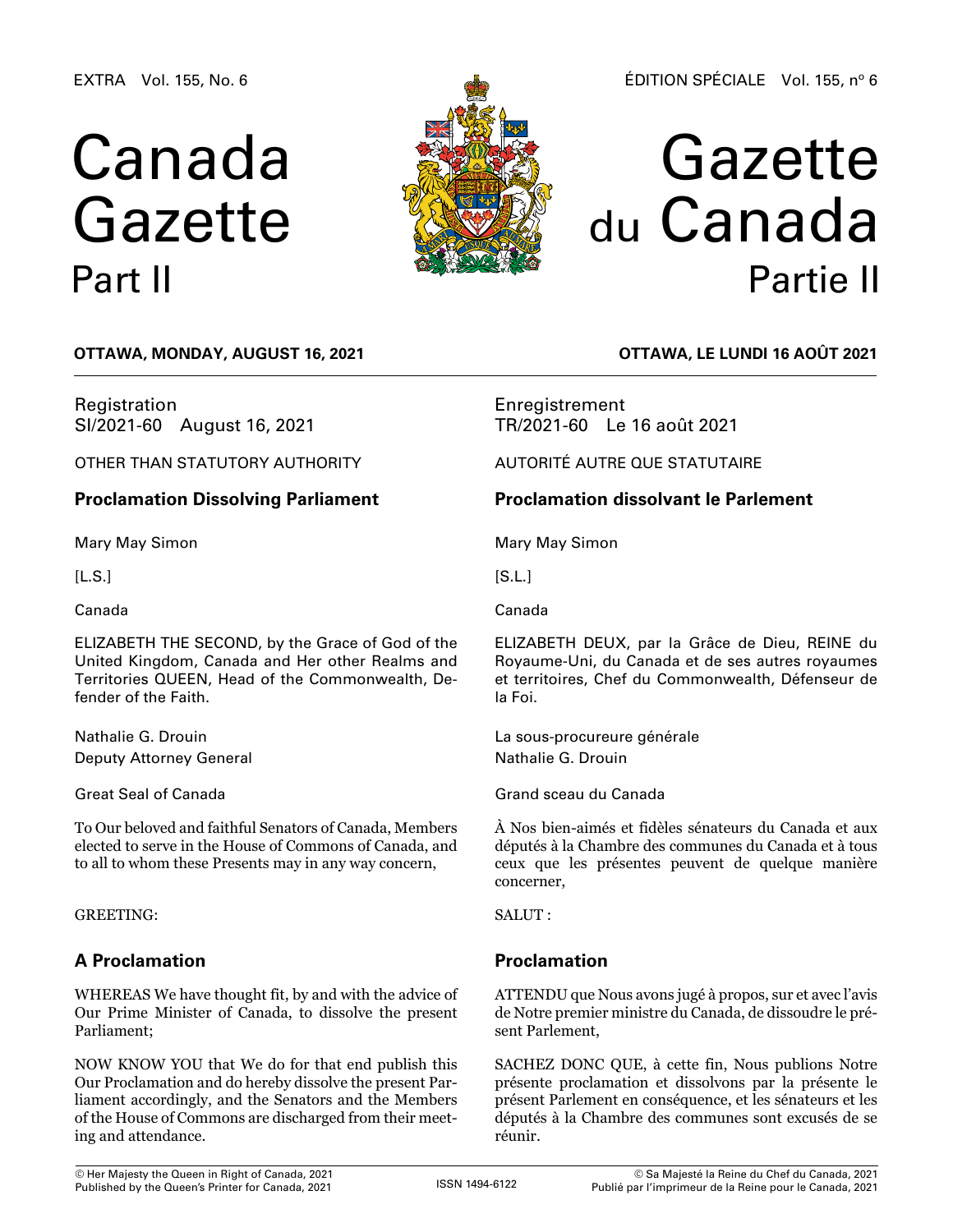2021-08-16 *Canada Gazette Part II, Vol. 155, Gazette du Canada Partie II, vol. 155,* **SI/TR/2021-60** *Extra Édition spéciale*

IN TESTIMONY WHEREOF, We have issued and caused this Our Proclamation to be published and the Great Seal of Canada to be affixed to it.

#### WITNESS:

Our Right Trusty and Well-beloved Mary May Simon, Chancellor and Principal Companion of Our Order of Canada, Chancellor and Commander of Our Order of Military Merit, Chancellor and Commander of Our Order of Merit of the Police Forces, Governor General and Commander-in-Chief of Canada.

AT OUR GOVERNMENT HOUSE, in Our City of Ottawa, this fifteenth day of August in the year of Our Lord two thousand and twenty-one and in the seventieth year of Our Reign.

BY COMMAND,

Simon Kennedy Deputy Registrar General of Canada

GOD SAVE THE QUEEN

EN FOI DE QUOI, Nous avons pris et fait publier Notre présente proclamation et y avons fait apposer le grand sceau du Canada.

#### TÉMOIN :

Notre très fidèle et bien-aimée Mary May Simon, chancelière et compagnon principal de Notre Ordre du Canada, chancelière et commandeure de Notre Ordre du mérite militaire, chancelière et commandeure de Notre Ordre du mérite des corps policiers, gouverneure générale et commandante en chef du Canada.

À NOTRE HÔTEL DU GOUVERNEMENT, en Notre ville d'Ottawa, ce quinzième jour d'août de l'an de grâce deux mille vingt et un, soixante-dixième de Notre règne.

#### PAR ORDRE,

Le sous-registraire général du Canada Simon Kennedy

#### DIEU SAUVE LA REINE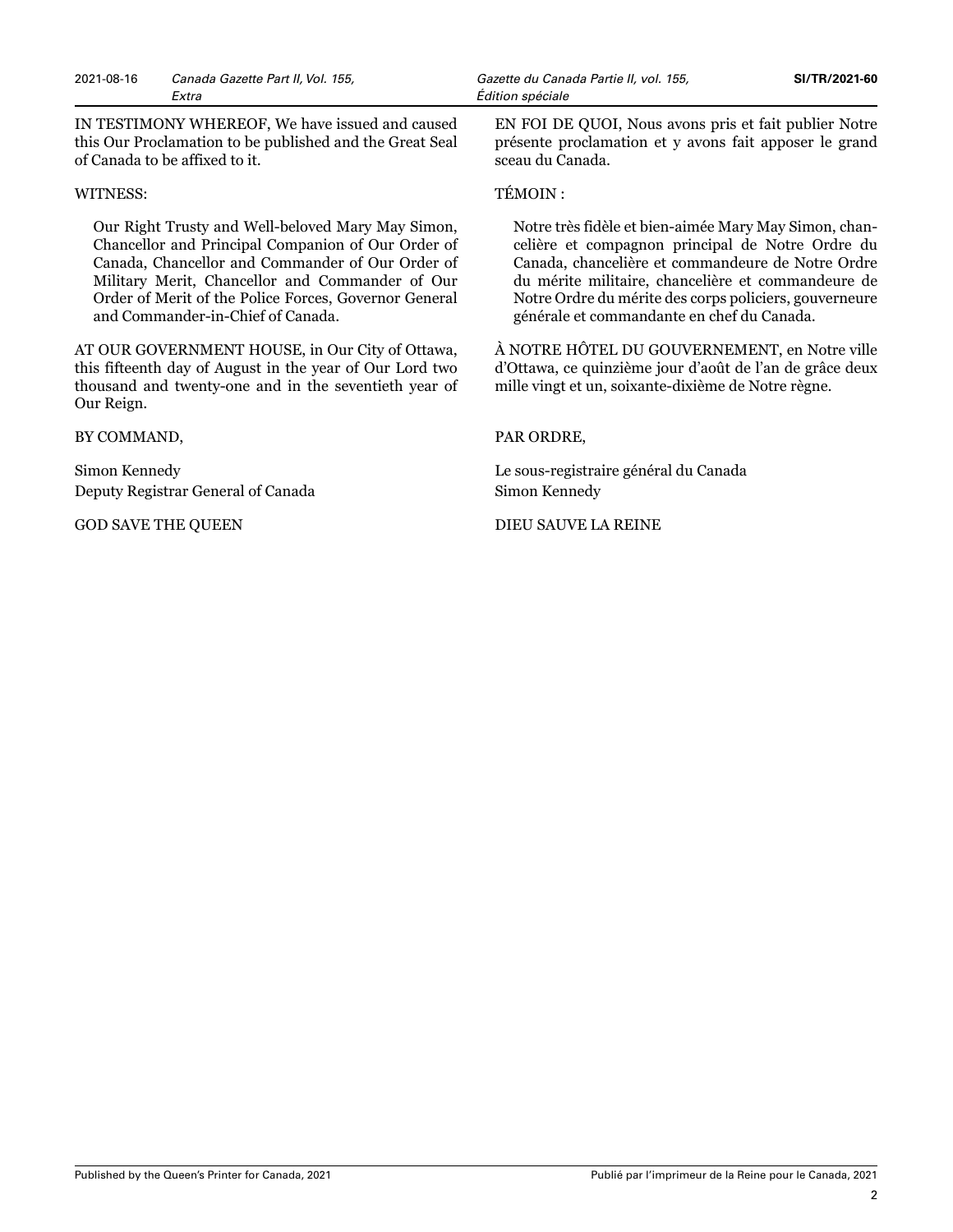## Registration SI/2021-61 August 16, 2021

#### CANADA ELECTIONS ACT

## **Proclamation Issuing Election Writs**

Mary May Simon

[L.S.]

Canada

ELIZABETH THE SECOND, by the Grace of God of the United Kingdom, Canada and Her other Realms and Territories QUEEN, Head of the Commonwealth, Defender of the Faith.

Nathalie G. Drouin Deputy Attorney General

Great Seal of Canada

TO ALL TO WHOM these Presents shall come or whom the same may in any way concern,

GREETING:

# **A Proclamation**

WHEREAS We are desirous to meet Our People of Canada as soon as may be and to have their advice in Parliament;

WE DO HEREBY MAKE KNOWN Our Royal will and pleasure to call a Parliament, and do further declare that, by and with the advice of Our Privy Council for Canada, We, pursuant to subsections 57(1) to (2) of the *Canada Elections Act*, direct the Chief Electoral Officer to issue Our Writs of Election in accordance with that Act, which Writs to be dated August 15, 2021, to set forth Monday, September 20, 2021 as the date for voting and to be returnable to the Chief Electoral Officer on October 11, 2021.

IN TESTIMONY WHEREOF, We have issued and caused this Our Proclamation to be published and the Great Seal of Canada to be affixed to it.

#### WITNESS:

Our Right Trusty and Well-beloved Mary May Simon, Chancellor and Principal Companion of Our Order of Canada, Chancellor and Commander of Our Order of Military Merit, Chancellor and Commander of Our Order of Merit of the Police Forces, Governor General and Commander-in-Chief of Canada.

### Enregistrement TR/2021-61 Le 16 août 2021

LOI ÉLECTORALE DU CANADA

## **Proclamation ordonnant la délivrance de brefs d'élection**

Mary May Simon

[S.L.]

Canada

ELIZABETH DEUX, par la Grâce de Dieu, REINE du Royaume-Uni, du Canada et de ses autres royaumes et territoires, Chef du Commonwealth, Défenseur de la Foi.

La sous-procureure générale Nathalie G. Drouin

Grand sceau du Canada

À TOUS CEUX à qui les présentes parviennent ou qu'elles peuvent de quelque manière concerner,

SALUT :

## **Proclamation**

ATTENDU qu'il est Notre désir de Nous rencontrer aussitôt que faire se pourra avec Notre peuple du Canada et d'obtenir son avis au Parlement,

NOUS FAISONS CONNAÎTRE Notre volonté et plaisir royal de convoquer un parlement et Nous déclarons en outre que, sur et avec l'avis de Notre Conseil privé pour le Canada, Nous, en vertu des paragraphes 57(1) à (2) de la *Loi électorale du Canada*, ordonnons au directeur général des élections de délivrer Nos brefs d'élection conformément à cette loi, lesquels brefs porteront la date du 15 août 2021, fixeront le jour de la tenue du scrutin au lundi 20 septembre 2021 et seront retournés au directeur général des élections le 11 octobre 2021.

EN FOI DE QUOI, Nous avons pris et fait publier Notre présente proclamation et y avons fait apposer le grand sceau du Canada.

#### TÉMOIN :

Notre très fidèle et bien-aimée Mary May Simon, chancelière et compagnon principal de Notre Ordre du Canada, chancelière et commandeure de Notre Ordre du mérite militaire, chancelière et commandeure de Notre Ordre du mérite des corps policiers, gouverneure générale et commandante en chef du Canada.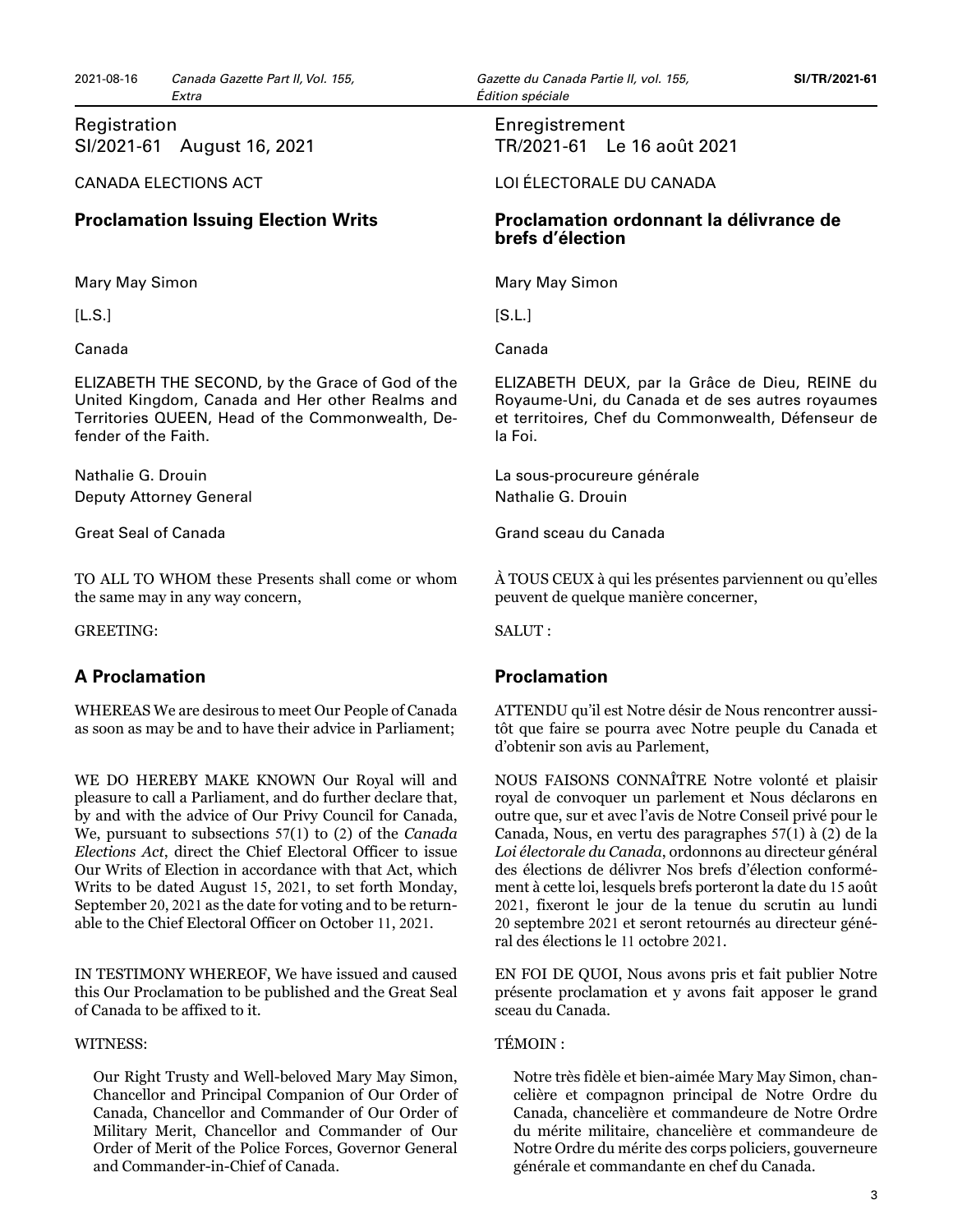2021-08-16 *Canada Gazette Part II, Vol. 155, Gazette du Canada Partie II, vol. 155,* **SI/TR/2021-61** *Extra Édition spéciale*

AT OUR GOVERNMENT HOUSE, in Our City of Ottawa, this fifteenth day of August in the year of Our Lord two thousand and twenty-one and in the seventieth year of Our Reign.

BY COMMAND,

Simon Kennedy Deputy Registrar General of Canada

GOD SAVE THE QUEEN

À NOTRE HÔTEL DU GOUVERNEMENT, en Notre ville d'Ottawa, ce quinzième jour d'août de l'an de grâce deux mille vingt et un, soixante-dixième de Notre règne.

#### PAR ORDRE,

Le sous-registraire général du Canada Simon Kennedy

DIEU SAUVE LA REINE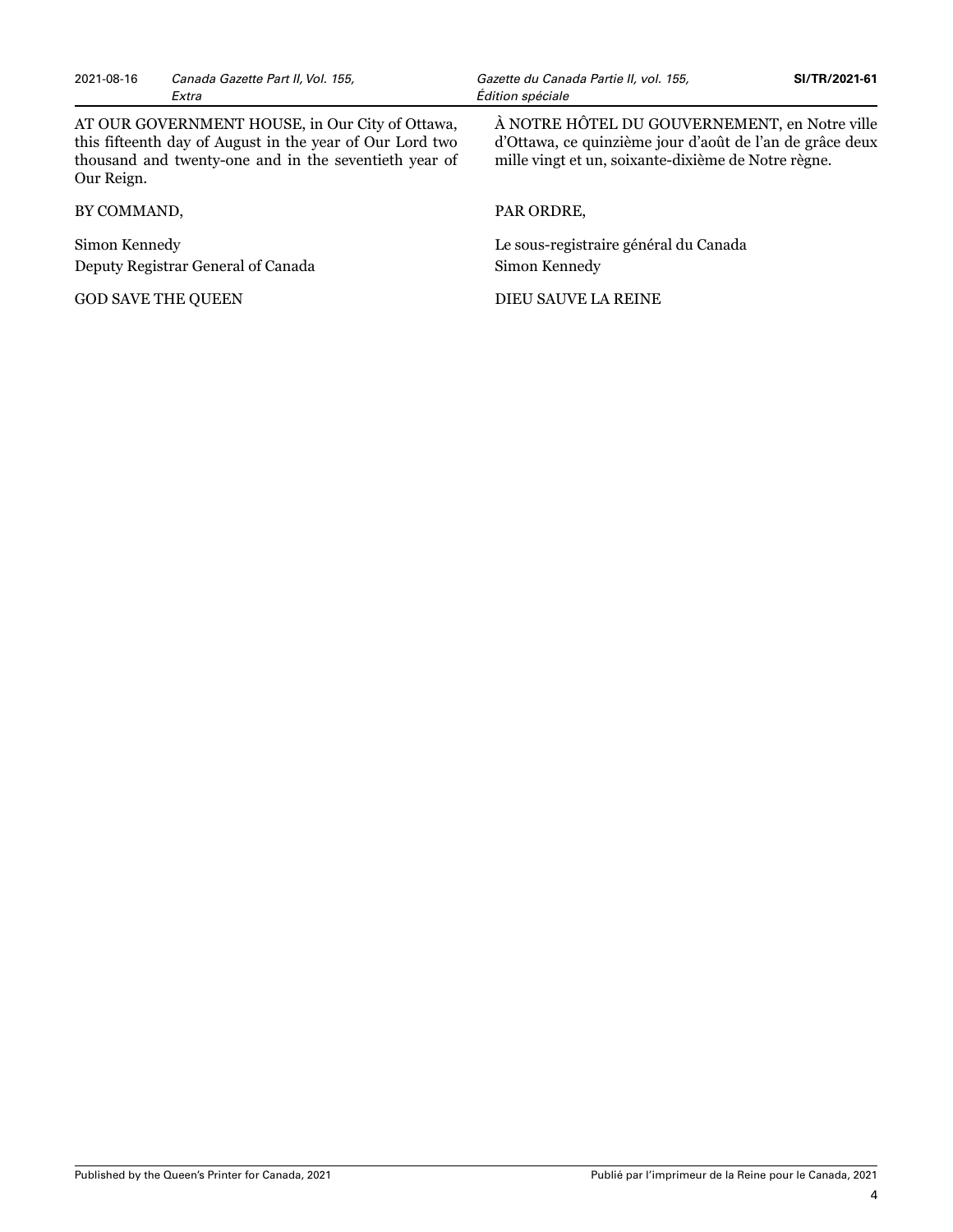Registration SI/2021-62 August 16, 2021

CONSTITUTION ACT, 1867

## **Proclamation Summoning the House of Commons to Meet on October 18, 2021**

Mary May Simon

 $[L.S.]$ 

Canada

ELIZABETH THE SECOND, by the Grace of God of the United Kingdom, Canada and Her other Realms and Territories QUEEN, Head of the Commonwealth, Defender of the Faith.

Nathalie G. Drouin Deputy Attorney General

Great Seal of Canada

TO ALL TO WHOM these Presents shall come or whom the same may in any way concern,

GREETING:

# **A Proclamation**

WHEREAS We are desirous to meet Our People of Canada as soon as may be and to have their advice in Parliament;

WE DO HEREBY, by and with the advice of Our Prime Minister of Canada, pursuant to section 38 of the *Constitution Act, 1867*, summon and call together the House of Commons, to meet at Our City of Ottawa, on Monday, the eighteenth day of October, 2021, then and there to have conference and treaty with the Senate.

IN TESTIMONY WHEREOF, We have issued and caused this Our Proclamation to be published and the Great Seal of Canada to be affixed to it.

### WITNESS:

Our Right Trusty and Well-beloved Mary May Simon, Chancellor and Principal Companion of Our Order of Canada, Chancellor and Commander of Our Order of Military Merit, Chancellor and Commander of Our Order of Merit of the Police Forces, Governor General and Commander-in-Chief of Canada.

## Enregistrement TR/2021-62 Le 16 août 2021

LOI CONSTITUTIONNELLE DE 1867

## **Proclamation convoquant la Chambre des communes à se réunir le 18 octobre 2021**

Mary May Simon

 $[S.L.]$ 

Canada

ELIZABETH DEUX, par la Grâce de Dieu, REINE du Royaume-Uni, du Canada et de ses autres royaumes et territoires, Chef du Commonwealth, Défenseur de la Foi.

La sous-procureure générale Nathalie G. Drouin

Grand sceau du Canada

À TOUS CEUX à qui les présentes parviennent ou qu'elles peuvent de quelque manière concerner,

SALUT :

# **Proclamation**

ATTENDU qu'il est Notre désir de rencontrer aussitôt que faire se pourra Notre peuple du Canada et d'obtenir son avis au Parlement,

NOUS, sur et avec l'avis de Notre premier ministre du Canada, par la présente, en vertu de l'article 38 de la *Loi constitutionnelle de 1867*, convoquons la Chambre des communes en Notre ville d'Ottawa, le lundi, dix-huitième jour d'octobre 2021, pour y entrer en conférence et traiter avec le Sénat.

EN FOI DE QUOI, Nous avons pris et fait publier Notre présente proclamation et y avons fait apposer le grand sceau du Canada.

### TÉMOIN :

Notre très fidèle et bien-aimée Mary May Simon, chancelière et compagnon principal de Notre Ordre du Canada, chancelière et commandeure de Notre Ordre du mérite militaire, chancelière et commandeure de Notre Ordre du mérite des corps policiers, gouverneure générale et commandante en chef du Canada.